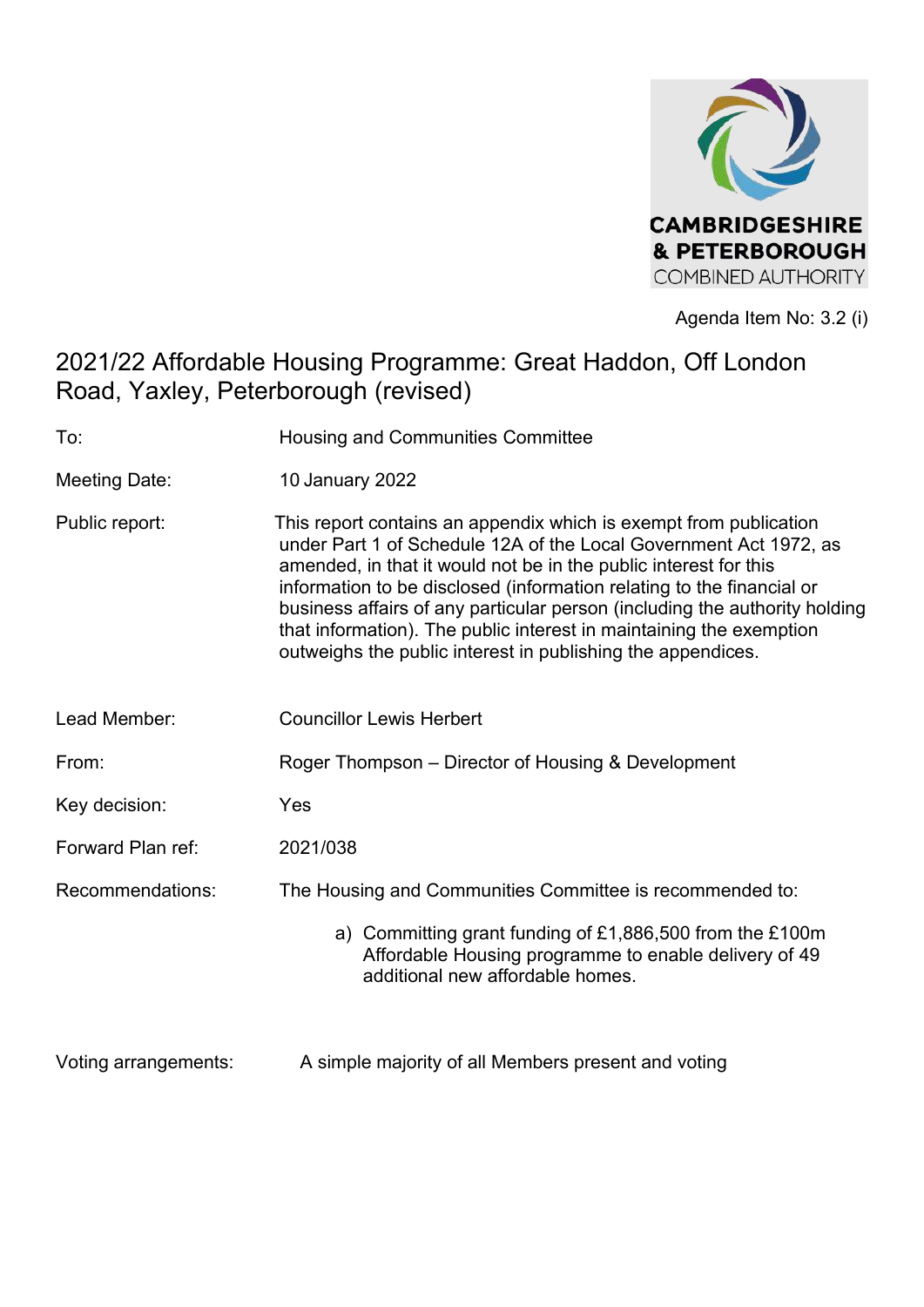### 1. Purpose

- 1.1 As part of the Devolution Deal, the Combined Authority successfully secured funding from Government to deliver 2,000 affordable homes across Cambridgeshire and Peterborough.
- 1.2 This report provides the Committee with one scheme for approval of grant funding in the context of the overall investment pipeline for the Combined Authority's 2021/22 affordable programme.
- 1.3 A grant from the Combined Authority's Affordable Housing Programme of £1,886,500 which seeks approval for grant funding that will support the delivery of a mix of 49 (forty-nine) Shared Ownership homes in Great Haddon, Peterborough, Cambridgeshire, by way of additionality.
- 1.4 This opportunity was secured by way of a partnership approach between CKH and Countryside Properties, with Countryside Properties taking the lead on the formal bid and securing acquisition of the site from O&H Hampton, the strategic land company set up to deliver the entire Southern expansion of Peterborough

# 2. Background

- 2.1 The Housing and Development Team at the Combined Authority is working with officers in all partners local authorities (via the Cambridgeshire and Peterborough Housing Committee) to identify new schemes to come forward for support from the Affordable Housing Programme. The Team is also building relationships with landowners, developers, and housing providers to seek opportunities to influence, enable and accelerate delivery of new affordable housing across the Combined Authority area.
- 2.2. The Combined Authority Housing Strategy 2018 approved a flexible multi toolkit approach as the most effective way of accelerating affordable housing delivery. The use of grant as a tool to help unlock sites and deliver additional affordable housing is one of these tools.
- 2.3. CKH are now looking to deliver **49 homes for Affordable provision by way of additionality** (tenure conversion from Market Sale), subject to the successful application for grant assistance from CPCA in line with this bid submission. Countryside Properties will be CKH's development partner, and the scheme will be delivered by way of a development agreement for a fixed sum.
- 2.4. CKH will acquire the freehold interest in a total of 105 residential homes, which form part of a Phase 1 that extends to a total of 347 units. A total of 56 of the 105 homes are secured for affordable provision by way of a S.106 planning gain in line with Peterborough City Council's requirements set out in the adopted LDF, SPD and S.106 agreement.
- 2.5 The grant is lower than previously at £1,886,500 for 49 shared ownership homes, but in line with the new shared ownership leasing model which came into effect in April 2021. Thus, costs have increased due to this fact, whereby repair costs are incurred for the first 10 years by the Registered provider, and additional costs incurred for the management of staircasing for the shared ownership units.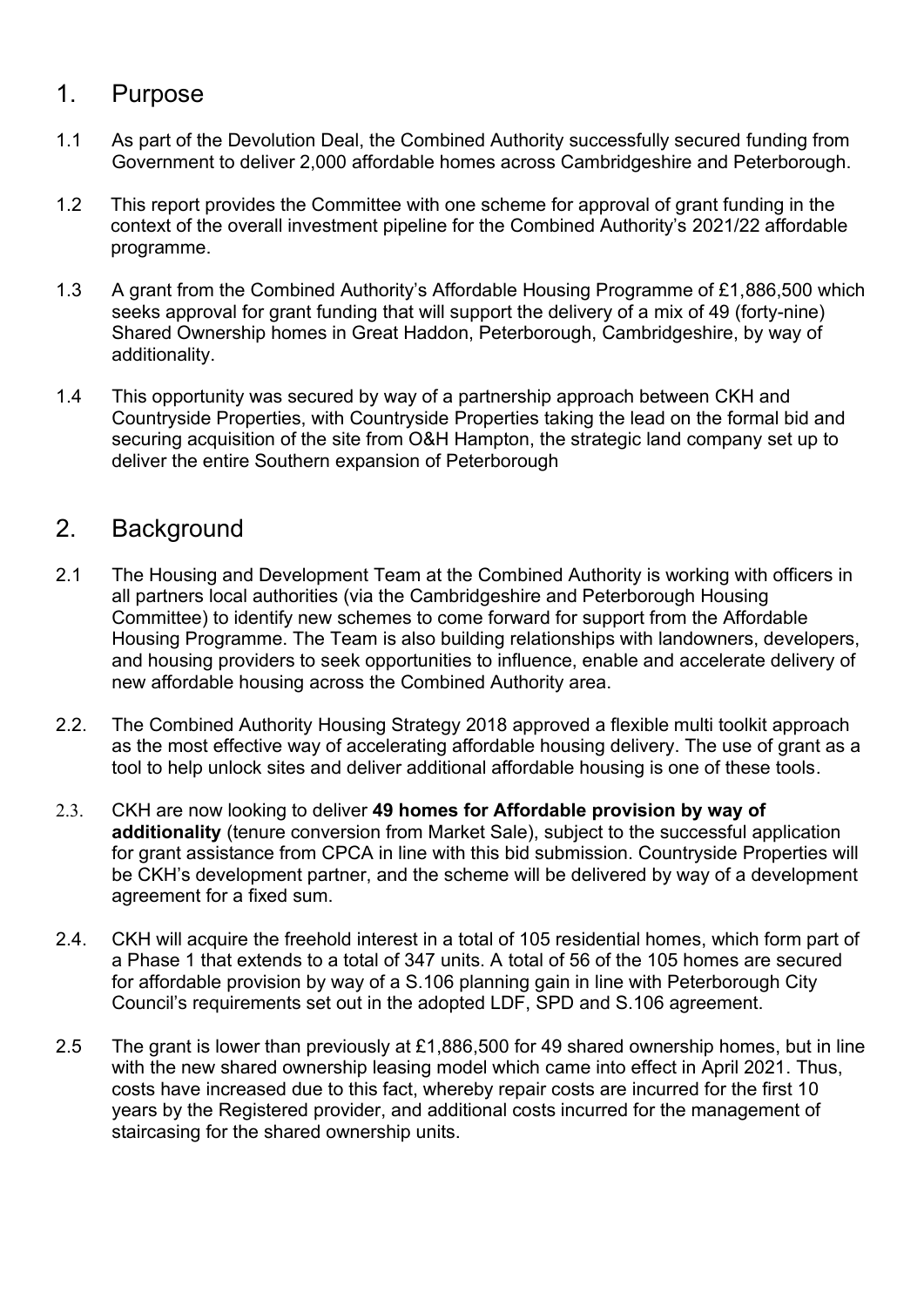2.7. Below is a table referring to the unit types, size, and tenure types. They refer to Nationally Described Space Standards. (rounded up/down accordingly)

|      | Description/ Type of unit         | <b>Number of</b><br><b>Units</b> | Size (sqm) | <b>NDSS Standard</b><br>(sqm) | <b>Meets NDSS</b> | % of NDSS |
|------|-----------------------------------|----------------------------------|------------|-------------------------------|-------------------|-----------|
| 2.8. | <b>SHARED OWNERSHIP</b><br>UNITS. |                                  |            |                               |                   |           |
|      | 2b/4person houses                 | 18                               | 68.93      | 79                            | N                 | 87%       |
|      | 3b/5person houses                 | 20                               | 88.81      | 93                            | N                 | 95%       |
|      | 3b/6person houses                 |                                  | 116.00     | 102                           |                   | 114%      |
|      | 4b/6person houses                 | 4                                | 110.00     | 106                           |                   | 104%      |
|      | <b>TOTAL</b>                      | 49                               |            |                               |                   |           |

The Housing Enabling officer for Peterborough City Council states the additionality achieved by CPCA funding these 49 units, is very welcome. The original bid proposed to deliver 58 additional affordable homes with a mix of rented and shared ownership tenure. This revised bid seeks funding for 49 dwellings for shared ownership tenure only. She was disappointed that changes to the deal being brokered between Countryside and CKH for the affordable housing provision has meant that the original proposal is no longer a viable option. She understood however, that the revised deal is now the only option that will deliver any extra affordable housing to supplement the 16% to be provided through planning obligations and therefore support CKH's revised funding bid.

## Significant Implications

3. Financial Implications

#### 3.1 **Additionality case for Combined Authority Funding**

#### **The proposed scheme offers the following additionality:**

The CPCA are happy to support the creation of 49 new homes for shared ownership in the Peterborough City Council area. The additionality is effectively through the conversion of market units to shared ownership units.

Proposed Condition of Grant Approval

It is proposed that the grant of £1,886,500 will help with the delivery of 49 new homes.

Pre-contract: -

- 1. Heads of Terms agreed with the developer (Countryside Properties).
- 2. Legal team are about to be instructed. Contractual arrangements targeted for completion in December 2021.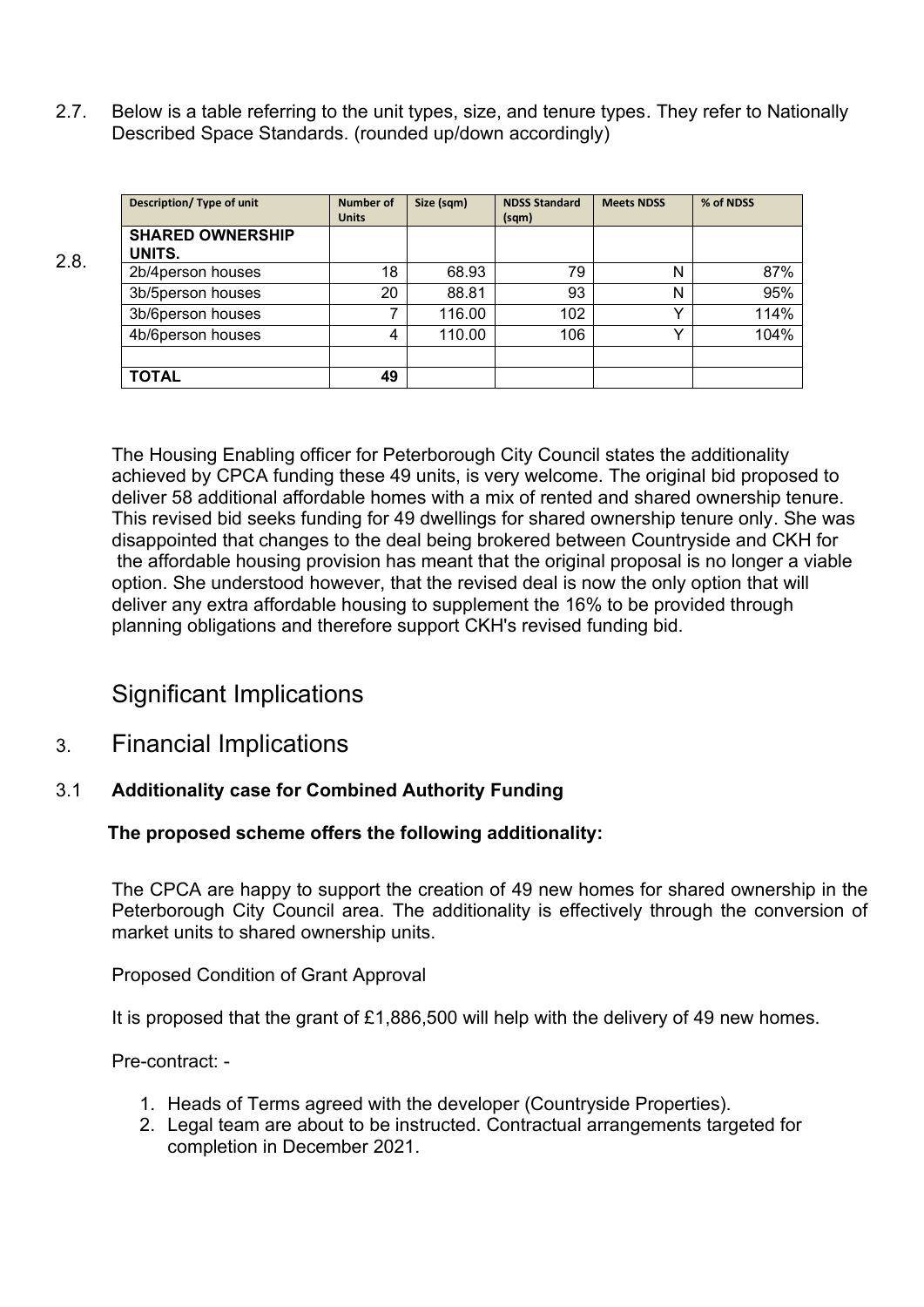- 3. Approval of the acquisition will be subject to various stages of CKH's internal approval process, as follows: -
- 4. Growth Board; November 2021.
- 5. Development Committee; December 2021.
- 6. Main Board; December 2021.
- 7. Reserved matters planning consent is also required, along with formalisation of the phase specific S.106 agreement.

After execution of the grant funding agreement by draw-down of phased grant payments by way of two (2) instalments:

- i. To provide grant draw down, once start on site has been confirmed.
- ii. To provide grant draw down once due to practical completion has been established.
- 3.2 Supporting this application by providing £1,886,500 from the current Housing Programme is at an average grant rate of £38.5k per unit.

|                                                                                                   | <b>Number Schemes</b><br>Approved | Number of<br><b>Affordable Units</b><br>Funded | <b>CPCA Funding</b><br>Committed £ |
|---------------------------------------------------------------------------------------------------|-----------------------------------|------------------------------------------------|------------------------------------|
| Previous Schemes SOS                                                                              |                                   | 733                                            |                                    |
| Previous schemes in Nov 2021                                                                      | 17                                | 1061                                           | 42,837,698                         |
| Total units lost & monies returned (loss of<br>EAGW)                                              |                                   | remove 77                                      | remove funding<br>£3,464,615       |
| Total units lost in 21/22 programme,<br>includes Northminster, Littleport Ely (loss<br>of 1 unit) |                                   | 39                                             | remove funding<br>£1,550,500       |
| <b>Remove Werrington Dec 21</b>                                                                   |                                   | 60                                             | 2,622,000                          |
| <b>remove Great Haddon Dec 21</b>                                                                 |                                   | 58                                             | 2,194,333                          |
| Total of schemes approved 21-22                                                                   | 11                                | 827                                            | 33,006,250                         |
| <b>PROPOSED SCHEME FOR JANUARY</b><br><b>2022 COMMITTEE APPROVAL</b>                              |                                   |                                                |                                    |
| <b>GREAT HADDON, OFF LONDON ROAD,</b><br>YAXLEY, PETERBOROUGH (REVISED)                           |                                   | 49                                             | 1,886,500                          |
| Total Affordable Housing Grants if<br>approved by Board                                           | 12                                | 876                                            | 34,892,750                         |
|                                                                                                   |                                   | Affordable                                     |                                    |

Affordable Housing: AVERAGE GRANT RATE PER UNIT\*

| <b>TOTAL IF JANUARY 2022 SCHEME IS</b><br><b>APPROVED</b> |  | 1.609 | 34,892,750 |
|-----------------------------------------------------------|--|-------|------------|
|-----------------------------------------------------------|--|-------|------------|